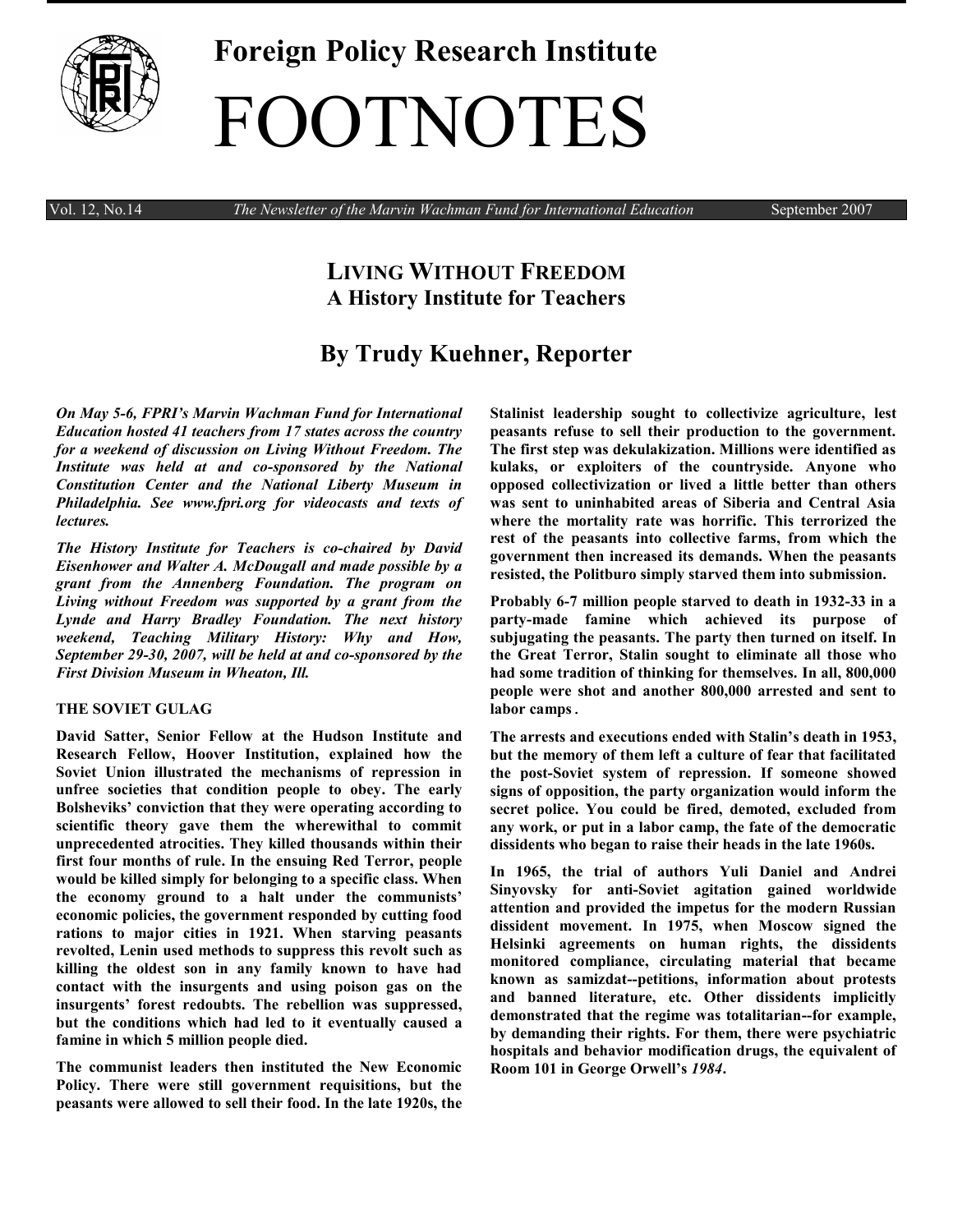**So it was until Gorbachev and perestroika. But the habits of mind shaped by repression still existed. A lack of respect for law and human life and a lack of understanding of democracy remain today. This is the principal obstacle to Russia's creating a better future. Where an individual feels no protection and where he can at any moment be victimized, he inevitably seeks protection in an authoritarian system.** 

## **CHINA: THE CULTURAL REVOLUTION AND BEYOND**

**Chinese human rights activist [Wei Jingsheng,](http://en.wikipedia.org/wiki/Wei_Jingsheng) author of**  *Courage to Stand Alone: Letters from Prison and Other Writings***, described his years of imprisonment and solitary confinement as a dissident. For more than a year he was not let out of his cell even once. No one was allowed to speak with him; the door stayed closed, with food delivered through a small opening. In this environment of complete isolation from the outside world, people begin to slowly lose their will or even go insane.** 

**Many prisoners become indifferent to eating or to being beaten, even welcoming the pain of a beating for its cathartic value. Wei would kick the door and yell to try to provoke the guard to come in and fight. But this only worked once, as the guards caught on.** 

**Freedom is the most important condition for sustaining human life, Wei said. Throughout recorded human history mankind has been searching for an ever better social system, one that can provide even more guarantees of freedom. As long as it upholds social order, a system that can provide greater guarantees of freedom is a better system. Autocratic systems may have greater social order than some democratic societies, but the trade-off is a large sacrifice in personal freedom. When enough people realize what they have lost, they eventually object and revolt.** 

**Social order seemed excellent in China during Mao Zedong's time; there seemed to be order. Some Western scholars concluded that Mao had created a society that conformed most closely to their standards of an ideal social system. But just as they were coming to believe this, in 1966 the Cultural Revolution started. After more than a decade of the Communist Party's autocratic rule, the impetus to resist and revolt had grown too great.**

**Chinese Communist leaders beginning with Deng Xiaoping have been afraid both that the people will revolt and also that the people will call them a dictatorship. They have therefore not allowed people to talk about the Cultural Revolution, which imposed practices that took on the aura of religious rituals. Every day one had to listen, read, ask for instructions in the morning, report back in the evening, bare one's heart to the party leaders. This was in part Mao's idea, but also in part it stemmed from the left's May 4th movement, which had brought the CCP to power. That movement, which began in 1919, was born out of concerns about Westernization. At the time it was thought that the failure of the 100 Days' Reform of 1898 owed to fundamental problems in China's culture. So the first step was to destroy Chinese culture and then to paint on a blank piece of paper. This was developed to the ultimate degree during the Cultural Revolution. Destroying all traditional Chinese culture, all the Western culture that was not beneficial to the** 

**establishment of communist dictatorship, ended up making China a cultural desert.** 

**The CCP believes that America's existence is a threat to its own existence. The existence of democratic systems testifies to the failure of despotism. It is lack of freedom that compels Chinese to revolt, no matter what their material life conditions.**

# **LIVING WITHOUT FREEDOM IN CHINA**

**[Edward Friedman](http://polisci.wisc.edu/facultystaff/faculty/index.php?id=25&show=facdir) of the University of Wisconsin discussed post-Mao China, whose lack of freedom is difficult for outsiders to understand. It's not totalitarian: Chinese travel abroad in huge numbers, and hundreds of thousands study abroad. China is about to overtake the U.S. in internet use. It's a brutally competitive market society, but the economy is less state-owned than those of many Western democracies. Most young Chinese would say they live in a free, democratic society.** 

**The brilliance of China's system is how it makes people complicit with the unfreedom. You know that if you aren't complicit with the committees for the defense of the revolution, maybe you won't get a passport, or it may be held against your child when s/he applies for college. You and your family will be shunned; you could be admitted to a psychiatric hospital. You get forced every day with decisions that remind you that you're not free. Medicines are often frauds in China; baby formula has been bogus. China has no regulation, safety and environmental standards, or health oversight. Hundreds of thousands die in industrial accidents and from drinking the polluted water.**

**China has courageous lawyers and journalists who try to do something about this, but also the largest number of lawyers, journalists, and Netizens in prison. Wealth is extremely concentrated. Over 97 percent of all millionaires in China are relatives of the top party elite. But go to the railroad station at midnight and you will see tens of thousands of people sleeping in the street. It is probably the most unequal stable society in the world.** 

**Freedom means the ability to hold your government accountable. There is no way to do this in China. Everything is corrupt. This creates a sense of no morality. But people want meaning in their lives. So there's a tremendous religious revival, which the Party fears. It's pushing essentially its own state religion, a combination of Han chauvinism and Confucianism. China wants to explain its extraordinary rise to its own people and to the world as the result of its its Confucianism.** 

**China's rise means that freedom is in trouble. Authoritarian models are rising and becoming more attractive. The Chinese regime has fostered a nationalism to trump democracy. People are taught that they are threatened by democracy, that democracy makes people weak. So what is growing in China is an authoritarian, patriotic, racially defined, Confucian Chinese project which is going to be a challenge to democracy, freedom, and human rights worldwide.**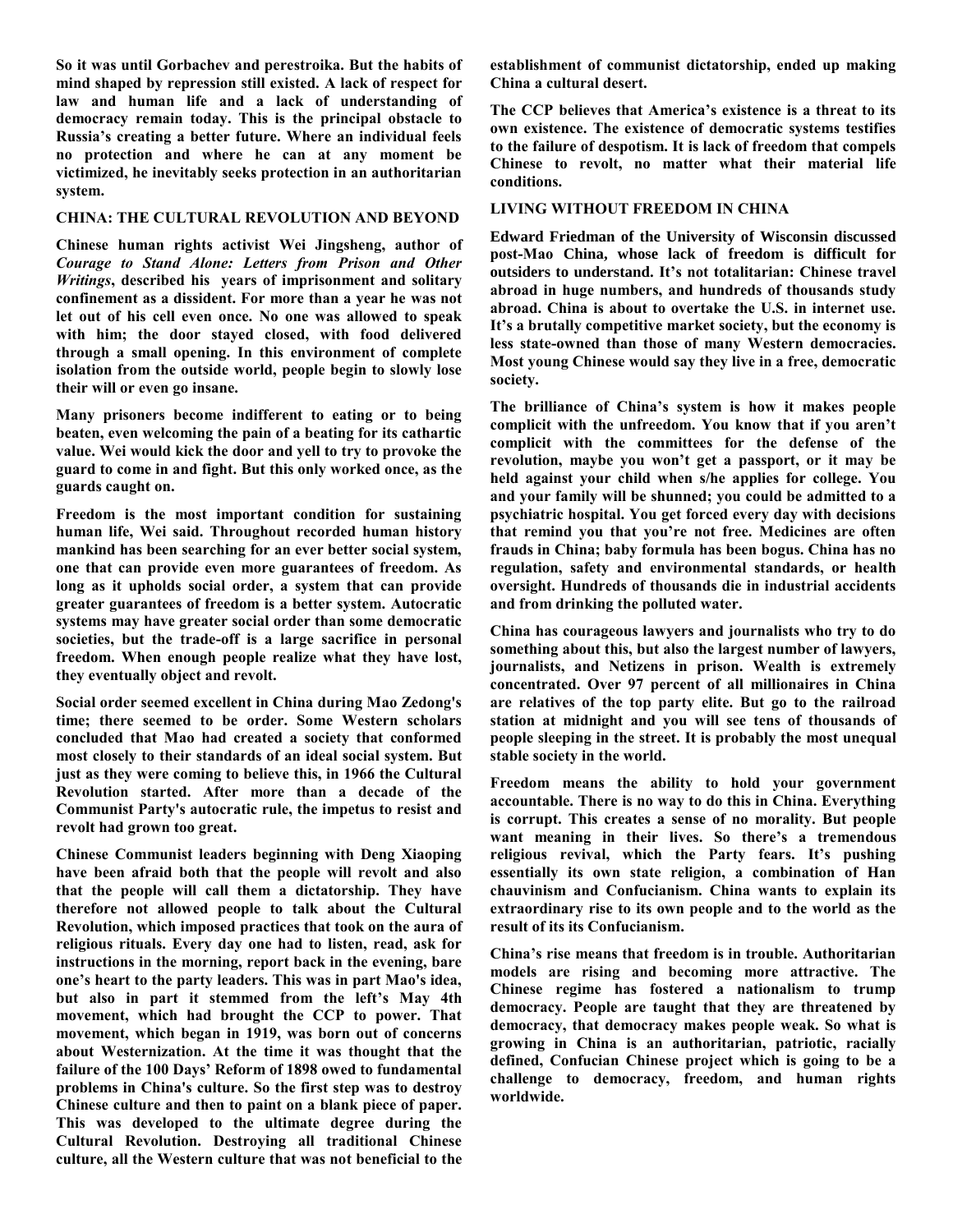#### **NORTH KOREA: THE NADIR OF FREEDOM**

**[Kondgan Oh](http://mysite.verizon.net/kohrch/Page2.htm) of the Institute for Defense Analyses discussed North Korea, a country devastated by tyrannical rule, famine, and death. North Korea is now a hybrid dictatorial, pseudo-dynastic society. Kim Jong-il rules the country, the Party, and the Army. The socialist system is still the main superstructure of the government, but a strict class system divides the society into three political classes: the core, who are assumed to be loyal to Kim; the ordinary, who give the regime no particular reason not to trust them; and the hostile, who are of suspicious family or personal history.** 

**The core gets the best in food, housing, education, jobs, and medical care. The ordinary must depend on luck, effort, and bribery in their struggle for a decent life, while the hostile are pushed out to the countryside and towns, where they must fend for themselves. Many of them die (1-2 million in the famine of 1994-5, out of a population of only 21 million). Class assignment is recorded secretly in police documents; people infer what class they are in. It is unusual to move up from the hostile class, but demotions are frequent.** 

**The state and party control all media. Radio dials must be tuned to the government's station, and televisions receive only the government station. Houses are wired to receive announcements from the local party officials. You must attend weekly meetings prepared to answer questions on that week's broadcasts. Listening to foreign broadcasts is punishable by imprisonment. The police serve as watchers/controllers, and the State Security Department employs civilian informants to spy on their neighbors. In short, everybody watches everybody, and nobody knows whom to trust. Even the security organizations watch each other.** 

**North Korea ranks zero or near zero on all the usual freedom indices: freedom of public speech, private speech, public religious worship, assembly and association, the press, residency, domestic and foreign travel, political participation, and due process of law. The regime assigns you your house and city--the place where a job is provided and ration coupons are issued. Living or traveling elsewhere requires special permits. The government may banish handicapped people or those who have committed political offenses from Pyongyang to the remote mountains, or relocate people away from major highways, railways, or foreign investment zones.**

**North Korea's economy is basically supported by foreign aid and drug and weapon trafficking. North Koreans survive on barter, walking dozens of miles to trade what they can for potatoes, for instance. Men are drafted for 10 or more years of military service, after which they are assigned jobs, often sent in groups to construction sites. Women are also assigned jobs, although some get permission to stay home to rear their children. There has been no revolution because no one wants to get his family in trouble, for males up to the eighth cousin level will be punished for anything you do. Most people know little about other towns or countries, and they often believe party propaganda about the hostile outside world. Only perhaps some 2 million members of the top cadre support the regime; how to spur them to take action is a challenge. It is hard to physically reach its people, but we can better use international media for public diplomacy, countering the** 

**North Korean propaganda. We also need to encourage South Korea to improve its treatment of defectors and facilitate their communicating with those they left behind.**

# **CUBA: REPRESSION DISGUISED AS SOCIAL JUSTICE**

**[Carlos Eire,](http://www.yale.edu/history/faculty/eire.html) Riggs Professor of History and Religious Studies, Yale University and author of** *[Waiting for Snow in](http://libwww.library.phila.gov/onebook/obop07/books.cfm)  [Havana](http://libwww.library.phila.gov/onebook/obop07/books.cfm)***, explained how in 1959, Cuba had a prosperous economy, a huge middle class, a high literacy rate and a liberal constitution. But the country, only independent since 1902, was politically immature. In 1952, an army coup had brought to power Fulgencio Batista, who ruled with an iron fist. Fidel Castro led one of 17 different revolutionary groups who took on Batista. On gaining power, the first thing Castro did was to ensure that these other revolutionaries quickly disappeared. Soon he had declared Cuba a Marxist-Leninist state.** 

**By 1961, there was a Communist Party Committee for the Defense of the Revolution on every city block, citizens who would spy on their neighbors, distribute ration cards, and handle petitions for promotion or education. Children were required to perform "volunteer labor" in the countryside for six weeks each summer for no pay, in sweatshop conditions. From the beginning, parents wanted desperately to get their children out of Cuba. The State Department and the CIA devised a visa waiver program under which, from 1960 until Cuba sealed its borders after the October 1962 missile crisis, 14,600 children were airlifted to the U.S.**

**Eire was one of them. He never saw his father again (his mother was eventually able to leave through Mexico). If a family applied for an exit permit, the father would be fired from his job and sent to perform slave labor in the countryside "until you've paid off your debt to the revolution." Today Cuba remains like the pre-Gorbachev Soviet Union. Government permission is required to travel abroad, change jobs or residence, own a computer, access the Internet, sell products or services, gain access to a boat, retain a lawyer, organize activities or performances, or form a business. One cannot receive religious instruction, watch independent TV stations, read anything not approved or published by the government, earn more than the government-controlled rate (\$17 per month for most jobs, \$34 per month for professionals), refuse to participate in mass rallies organized by the Party, or criticize the laws, the regime, or the Party.**

**The regime has closed down sugar mills as tourism, mostly European and Canadian, has become the main source of income. While there is a dearth of housing for Cubans, European firms are investing in hotels there. The laborers are paid European union wages, which the government skims. Government approval is required to work in these hotels, and the only Cubans allowed to enter them are those who work there. Any contact between Cubans and foreigners are heavily regulated.** 

**Outsiders need to be wary of believing in a mythical Cuba, an example of how a third-world country with a strong leader was able to combat poverty, disease, and illiteracy.**

#### **MARXIST-LENINIST TOTALITARIANISM**

**[Michael Radu,](http://www.fpri.org/about/people/radu.html) an FPRI Senior Fellow and Romanian**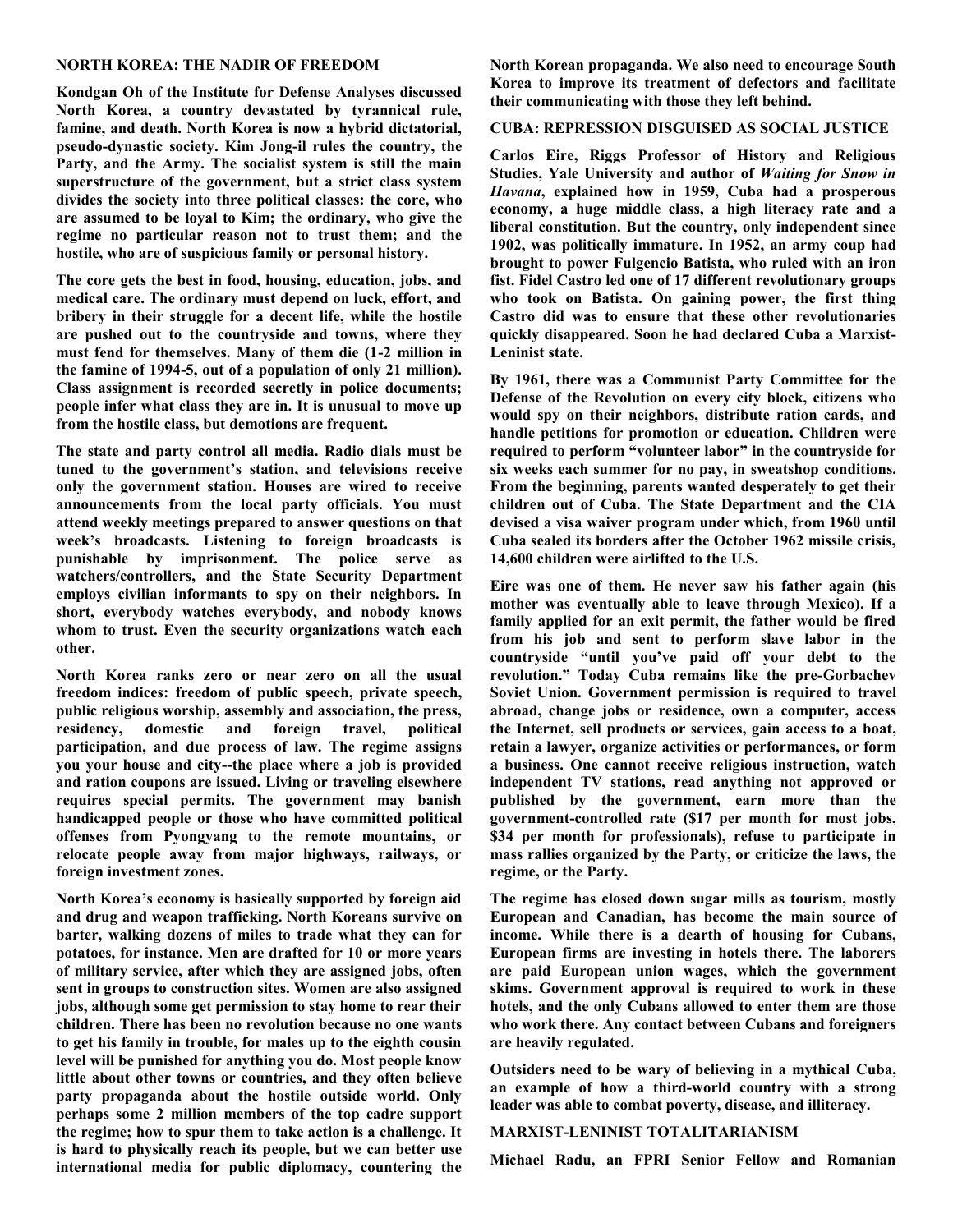**emigre, observed that the basic definition of totalitarianism is a system in which everything that is not compulsory is forbidden. The goal of such regimes is for there to be no space at all for freedom. There have been three regimes with this kind of goal: Nazism, Marxist-Leninism, and now Salafist Islam. Probably the regime that came closest to achieving this goal is the Khmer Rouge in Cambodia (1975- 79). The entire intellectual life of the country, its historical traditions, were literally erased, physically destroyed, together with all intellectuals and administrators. Anyone whose hands did not look like those of a peasant was either killed directly or moved to the rice fields, where given their lack of experience they died fairly soon. Every move you made was controlled by the party. Children were taken from the family to be educated in the new ideology. Despite this inhumanity, it took a foreign invasion to eliminate the regime. A system like this in most cases cannot be eliminated from the interior; it generally takes outside intervention.** 

**For these regimes, after their initial establishment, survival is based on fear and intimidation. People avoid doing those things the government doesn't approve of because they expect to be punished. Intentionally or not, the regime creates confusion by producing infinite laws while at the same time existing almost completely outside of the law. When law and reality conflict, uncertainty is bred.** 

**Romania had only one employer, the government, and it was corrupt. In the late 1950s, Romania collectivized agriculture. Private property in agriculture was demolished, collective farms replaced individual peasant farms. The four or five mountain villages where this was not done because it was thought there was no arable land became the richest by far in the country by having sheep. One peasant who had 3000 sheep made a fortune selling wool, cheese, milk, etc. He spent a great deal of time with the chief of the secret police. So every time there was an inspection in the village, there were no privately owned sheep. They were all mixed in with collective farm sheep.** 

**The regime tries to control the past in order to define the future. For instance, archeologists discovered in Transylvania a synagogue from the 3rd century. The official line was that the only people who lived there then were Romanians. So the synagogue was destroyed and the remains covered over. Access to information in general is controlled (RFE and BBC were nonetheless key sources of information); travel was forbidden or controlled. Birth control was forbidden, in order to increase the population.**

**The role of religion varies from one to another of these states. In Romania, the first thing communist regime did was to dismantle the Greek Catholic church. Officially atheist, the regime then coopted the Orthodox church, to which about 80 percent of the population belonged. Clergy who resisted were sent to concentration camps. For totalitarian regimes, religion is seen as the only possible institutional adversary and must be repressed or coopted.**

**People adapted to the system, playing by the rules officially and cheating as much as they could. Workers didn't work because they knew the government was underpaying them. Even the secret police charged with making sure that people thought the right way told political jokes to show that they saw the regime for what it was. They also knew the real** 

**results behind the elections, the announced results of which always showed 95-98 percent approval for the official candidate. Unfortunately for the regime, when the secret police concluded that the system was not working, the regime went down in 1989. (They are now part of the richest class in Russia and the formerly communist states of Eastern Europe.) When there was no longer any risk of the Soviet Union's interfering after 1989, regimes across the former Soviet sphere fell.**

## **GENOCIDE AND LIVING WITHOUT FREEDOM**

**[Alan J. Kuperman](http://www.utexas.edu/lbj/faculty/alan-kuperman/) of the LBJ School of Public Affairs, University of Texas, explained why the relationship between societies that aren't free and genocide is not what one might assume. We think of the Holocaust as the prototypical case of genocide: an oppressive state begins to discriminate against people, and this discrimination escalates into genocide. The more typical case may start with state oppression, but is followed by rebellion, to which the state responds with a counterinsurgency campaign and then targets civilians on the grounds of supporting the insurgents, forcing them to leave (ethnic cleansing) or killing them.** 

**In Rwanda, the Hutu and the Tutsi who settled there hundreds of years ago originally had a symbiotic relationship. The majority (85 percent) Hutu were mainly farmers, while the Tutsi raised cattle. After WWI, the Belgians ruled Rwanda indirectly, allying with the Tutsi elite. The Tutsi-Hutu relationship devolved into oppression as the Tutsi pressured the Hutu to produce more tea and coffee, for which the Tutsi were rewarded. When Rwanda became independent, the Hutu, newly empowered by majority rule, took small-scale vengeance against the Tutsi, killing some and forcing others to flee. The Tutsi refugees began invading Rwanda and trying to recapture power. A dynamic emerged in the 1960s of Tutsi rebels invading, the Hutu government fighting them off and then starting to attack Tutsi within the country. In 1967, when the Tutsi refugees gave up on the invasions, attacks on Tutsi also stopped. The genocide came only when the Tutsi refugees reinvaded in 1990, having acquired military expertise and materiel in neighboring Uganda.** 

**In 1993, with pressure mounting from the rebels and the international community, the government signed a peace treaty, but, fearing that the Tutsi wanted not just to share but to take power, it stalled on implementation. In 1994, when the president was assassinated, apparently by the Tutsi rebels, the Hutu immediately pursued a "final solution." Over the next three months, the fastest genocide in recorded history took place, with over a half-million Tutsi killed. The common wisdom is that intervention could have prevented this. But there was no window for intervention. Most of the killing occurred during the first 2-3 weeks, so getting troops/equipment in would have been difficult. Nor was it immediately known that it was a genocide. Moreover, since the rebels were winning the civil war, it was hard initially for outsiders to see the Tutsi as victims of genocide.**

**The case of Sudan involves both a north-south civil war that ran on and off for nearly fifty years and the war in Darfur. The civil war was between the mainly Arab/Muslim north and the African/animist/Christian south. Under British colonial rule, each had its own administrator. As**